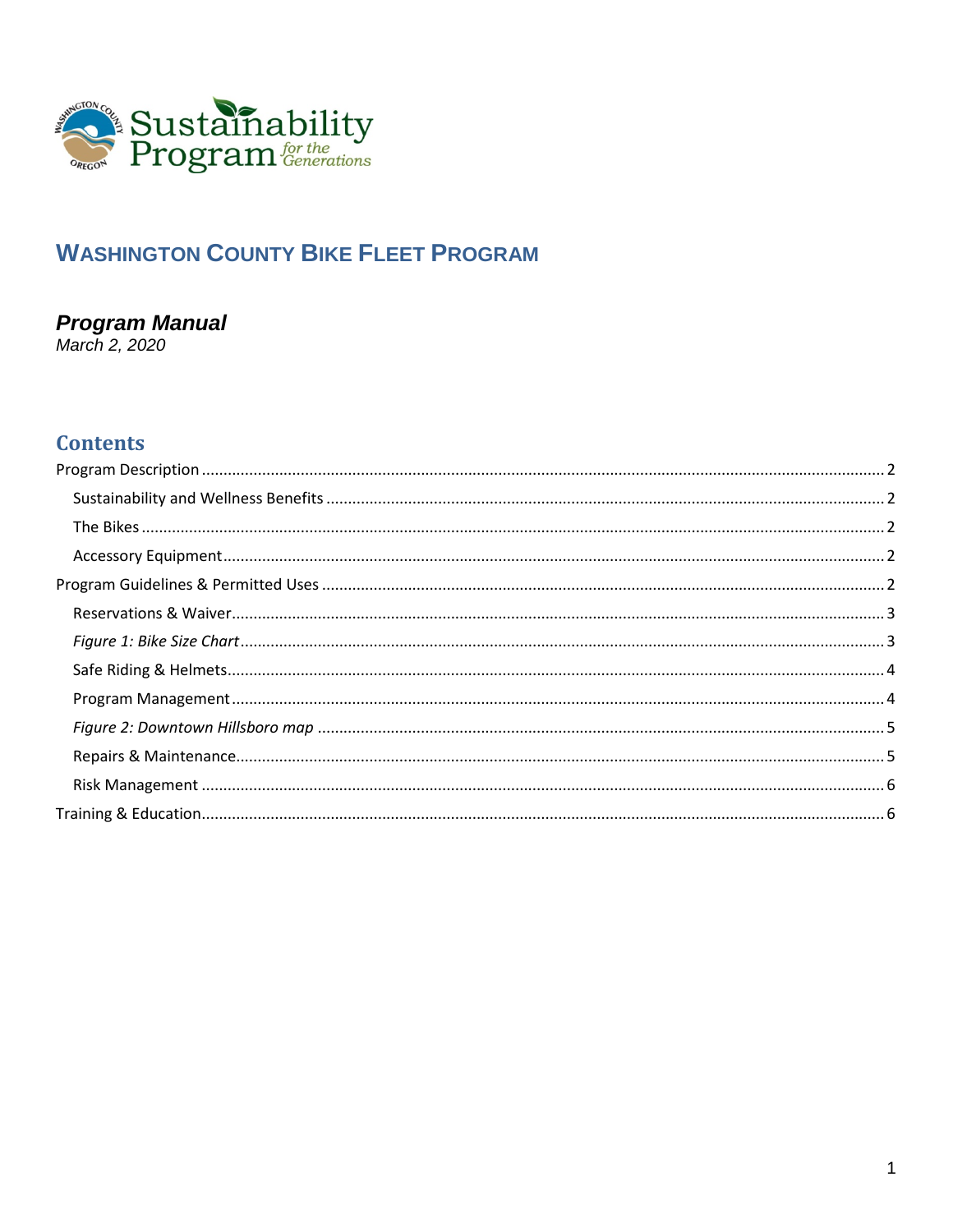## <span id="page-1-0"></span>**Program Description**

In early 2017, Washington County created a pilot bike fleet program, responding to repeated requests from employees interested in using bikes for transportation. The purpose of the program is to provide employees with an active transportation option in the County fleet, as well as temporary access to bicycles for employees who do not have access to one either at work or at home. The pilot program was initiated with five bikes from the WashCo. The pilot ran through fall 2017 with good utilization and lost cost. During winter 2017 it was determined the program should continue long-term.

#### <span id="page-1-1"></span>**Sustainability and Wellness Benefits**

The Bike Fleet Program supports the County's sustainability and wellness initiatives. Providing access to bikes fosters an active employee base and supports a culture of fitness and reduced stress through exercise. Bike riding as a substitute for driving reduces environmental and road impacts, lessens traffic congestion, and can cut costs of travel. If the bikes are also used in place of commuting by car, the program should help the County continue progress toward our Employee Commute Option target auto trip reduction goal as required by the Oregon Department of Environmental Quality.

#### <span id="page-1-2"></span>**The Bikes**

The main bikes are designed for casual biking in business attire, with an upright riding style, hand brakes and a chain guard to protect pants. They are single-speed cruising bikes with a step-through frame style. They have hand brakes, a front basket and a rear rack. The bikes have kickstands, reflectors, bells, and front and rear lights. They came to the County used but in good working condition after a preliminary tune-up and cleaning at the Community Bike Center by WashCo Bikes employees. Two of the bikes are pictured on the right. An additional bike was added to the fleet in early 2018 that is a hybrid style bike with a rear rack, fenders and kickstand, but no front basket or chain guard.



## <span id="page-1-3"></span>**Accessory Equipment**

- Bike Locks A secure u-lock, that fits inside the basket or is attached with a bracket, is provided with each bike. The locks are opened by combination code. Participants are required to secure bikes when not in use.
- Helmets A selection of helmet styles and sizes is available. Employees may also provide their own if available. Use of helmets is required per the Program Guidelines on page 3 of this manual. (See Basic Cleaning Supplies & Requirements below for more details.)
- Bike Tire Pump A floor pump is available in the bike storage area so tires can be pumped up before use. The Bicycle Pre-Ride Inspection Checklist, provided upon reservation, includes information about proper tire pressure to reduce the occurrence of flats.
- Basic Tools Basic tools for minor pre-ride adjustments are available in the bike storage area.
- Basic Cleaning Supplies & Requirements Sanitizing wipes are available for helmet interiors and employees are required to clean helmets before and after each use. Washable rags and cleaners are available to remove any dust or dirt from the exterior of the helmet or the bike.
- Emergency Contact Cards are attached to each bike basket and provide information about what to do in case of an emergency, injury or bike problem.
- Safety equipment Lights that are illuminated by pedaling and reflectors are attached to the bikes to help ensure visibility to others.

## <span id="page-1-4"></span>**Program Guidelines & Permitted Uses**

The bicycles are available for both business and personal use during daytime work hours. Employees who choose to participate in the Bike Fleet Program are required to sign a waiver form (see Reservations & Waiver below), acknowledging the rules and risks of participating in the program.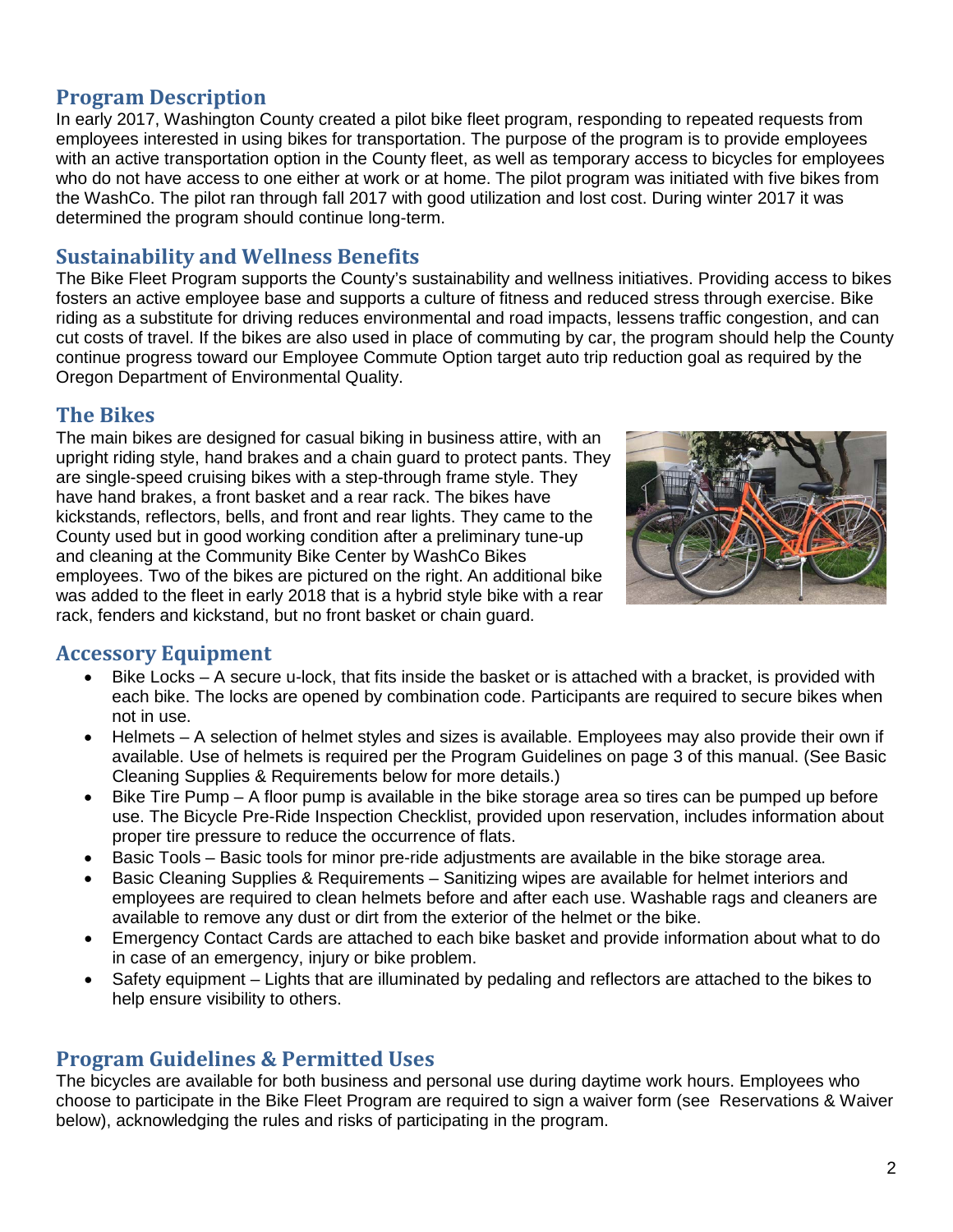The bikes may be used for personal and business-related activities, including, but not limited to going to lunch, running errands, getting exercise and going to meetings. The bicycles should only be used by the employee who has signed a waiver and should not be loaned to other employees or other people.

The program bicycles are for employee use only and should not be loaned to anyone else. The bike will be the responsibility of the employee who reserved it from check out time until it is checked back in.

<span id="page-2-0"></span>County bicycles will be used in accordance with the [Vehicle and Equipment Administrative Policy # 801.](http://www.co.washington.or.us/Support_Services/administrative-policies.cfm)

#### **Reservations & Waiver**

To reserve a bike for the first time, employees must download and complete the [Bike Fleet Waiver form](https://www.co.washington.or.us/Support_Services/Sustainability/upload/Bike-Fleet-Program-Waiver-Fillable_Static.pdf) acknowledging understanding of the program guidelines, permitted use and associated risk. Once completed, the waiver should be emailed to [sustainability@co.washington.or.us,](mailto:sustainability@co.washington.or.us) along with desired size of bike (small, medium or large), dates of usage and pick up time. See Figure 1 below for bike sizing.

#### <span id="page-2-1"></span>*Figure 1: Bike Size Chart*

| <b>BIKE SIZE</b> | <b>RIDER HEIGHT RANGE</b> |
|------------------|---------------------------|
| <b>Small</b>     | $5'3" - 5'6"$             |
| <b>Medium</b>    | $5' 5'' - 5' 10''$        |
| Large            | $5'$ 9" $-$ 6' 4"         |

*Adapted from PerformanceBike.com*

Waivers are valid for one year. Employees must update their waiver each year to ensure contact information is up-to-date.

Once a current waiver is on file for any employee, that employee can email [sustainability@co.washington.or.us](mailto:sustainability@co.washington.or.us) or call Carolina Martins at extension 8807 with desired dates and times of usage for their next reservation.

Bikes can be checked out for up to two weeks with one reservation if multiple trips are planned and a secure storage location is available at the employee work site. Bike reservations will be filled on a first come, first serve basis. Reservations will be managed by a Sustainability staff from 8am to 4pm from Monday through Friday. They will be confirmed within two business days by Outlook calendar appointment. The confirmation will include instructions about how to retrieve the bike, the combination to the lock, and a rider information packet (including safety tips, general riding information a pre-ride inspection checklist and a downtown Hillsboro map).

Bikes can be picked up from the downtown Hillsboro secure bike corral (in the parking garage) or Blanton St office. Employees who work in County facilities are eligible to use the bike corral but have to request electronic access and agree to the terms of use which can be found at this **[this link](https://app.smartsheet.com/b/publish?EQBCT=46264a4383964bef9a19f792c25fa8f8)**. If eligible, Facilities & Parks Services will give access rights on the existing key fob of the employee. If the borrower is not able to selfcheckout using the key fob (or MAG card), they should contact the Sustainability staff member by cell phone to meet them and open the bike corral.

When picking up a reserved bike, riders must look them over before leaving. The pre-ride inspection list includes checking tire pressure, testing brakes and wheels, and checking for any loose fasteners. Seat height can be adjusted by using the quick-release lever on the seat post. A sustainability Staff member will meet borrowers at the bike corral and prompt inspection, offer instructions and assistance as needed. If the borrower has access to the bike corral approved by Facilities and Parks and is familiar with the bikes, they can check out and return a bike on their own after a reservation is made.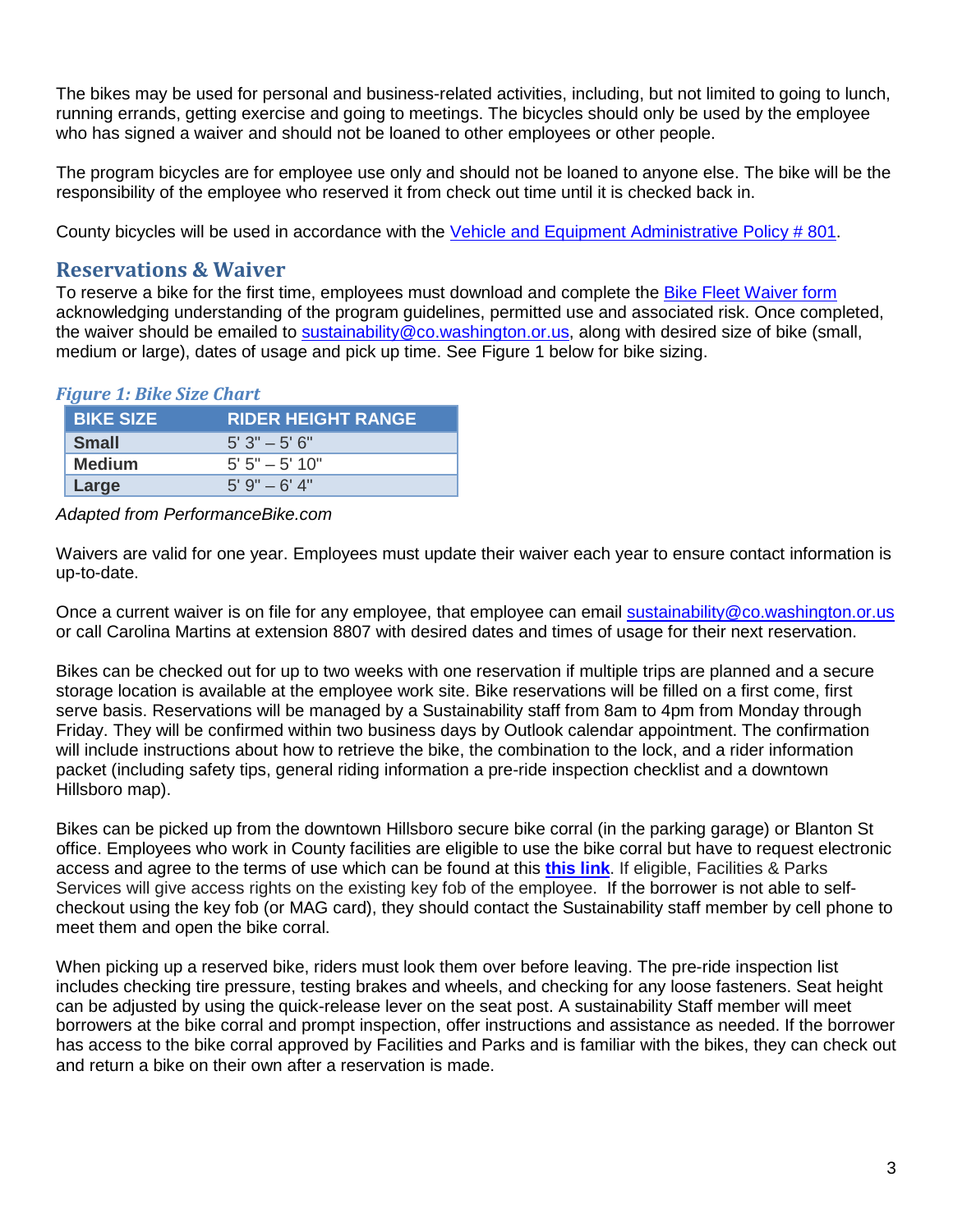If the bike is needed sooner or if a reservation needs to be cancelled, call Carolina Martins in Sustainability at extension 8807.

The bikes are available for pick up from 8 am to 4 pm, Monday through Friday at the Washington Street parking structure (location details are provided in the reservation email). Bikes should be returned by the date described in the Outlook appointment. Returns will be considered late if the borrower do not confirm the check in of the bike by email within 12h the due date of the return**.**

## <span id="page-3-0"></span>**Safe Riding & Helmets**

Employees are required to wear a helmet when riding a County bicycle in order to improve safety and reduce risk of injury. Staff can use their own personal helmet or use a shared helmet provided by the County (see Basic Cleaning Supplies & Requirements on page 2).

Employees are responsible for riding in a safe, courteous and lawful manner. While the bike is not in use or while in the community, the employees must keep it secure using the lock provided or by other means.

#### <span id="page-3-1"></span>**Program Management**

The Bike Fleet is managed by the Sustainability Program. Please direct general questions and comments to Carolina Martins at extension 8807 or via email at [sustainability@co.washington.or.us.](mailto:sustainability@co.washington.or.us) Sustainability staff will assist with some basic bike maintenance tasks, visual inspections, request maintenance service from our contracted provider, and purchase additional equipment as necessary.

If riders experience any problems with a Bike Fleet Program bicycle while riding, they can call Carolina Martins or take the bike directly to the Community Bike Center at 137 NE 3rd Ave in Hillsboro. An emergency contact card is provided with each bike for quick reference. The orange box labeled "BTC" on Figure 2 below shows the location of the WashCo Bikes Community Bike Center, formerly known as Bicycle Transportation Coalition (BTC). The shop is open all week for drop-in maintenance assistance, starting at 10 AM.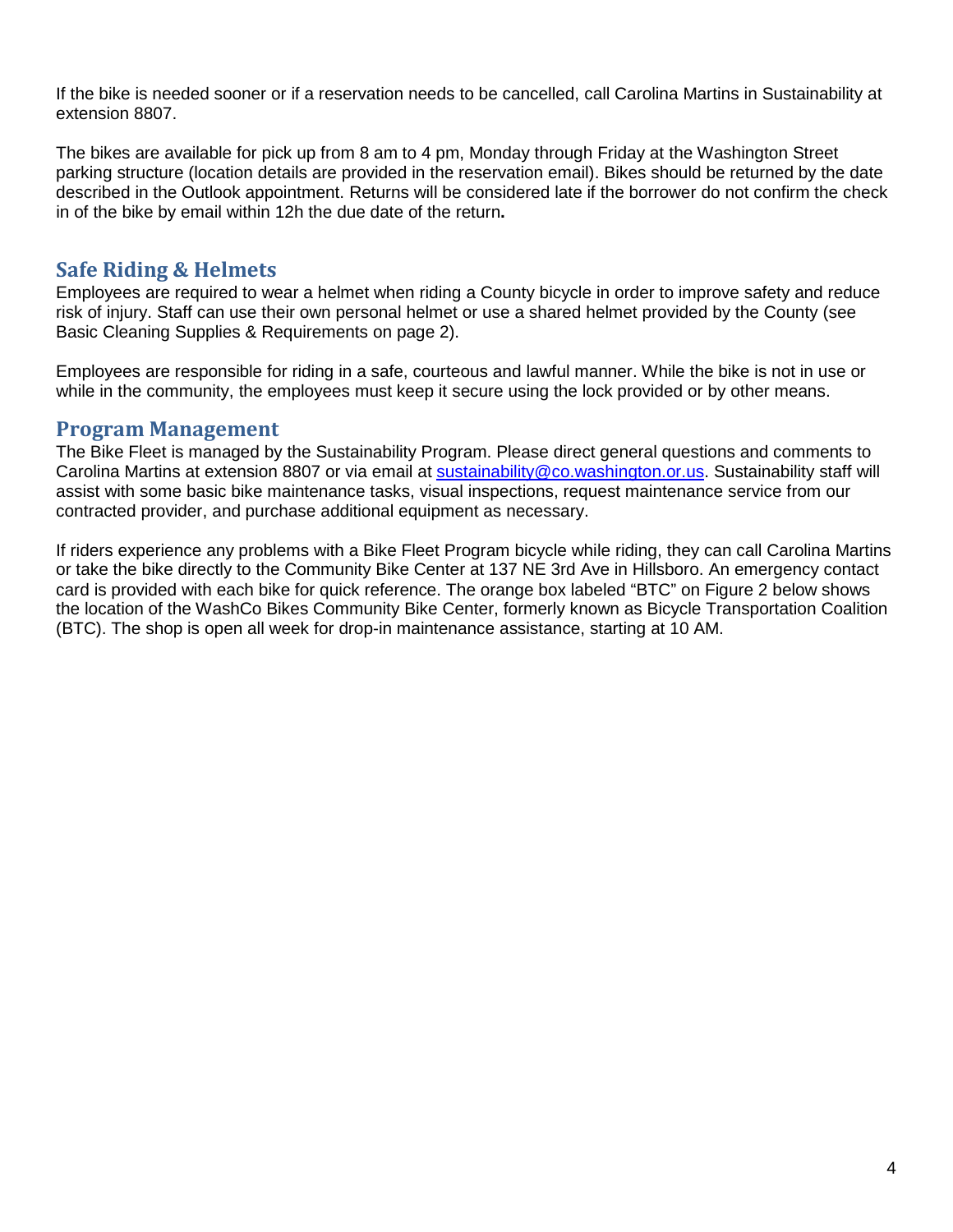<span id="page-4-0"></span>*Figure 2: Downtown Hillsboro map*



## <span id="page-4-1"></span>**Repairs & Maintenance**

A bike tire pump, cleaning supplies and basic tools are in the bike storage location for pre-ride adjustments. In addition, there are public repair stations with a work stand, pump and tools at the following locations:

- Community Corrections Center, 260 SW Adams Ave, Hillsboro; in bike parking shelter near street
- Justice Services Building, 150 N First Avenue, Hillsboro; near the loading dock
- Service Center East, 3700 SW Murray Blvd, Beaverton; near the existing bike racks on lower level
- Walnut Street Center, 1400 SW Walnut St, Hillsboro; east of the front entrance

Major repairs, safety checks and general maintenance of the bikes are handled by WashCo Bikes mechanics at regular scheduled intervals. Employees should notify Carolina Martins at extension 8807 or via email at [sustainability@co.washington.or.us](mailto:sustainability@co.washington.or.us) if they notice a needed repair on a bike they have reserved.